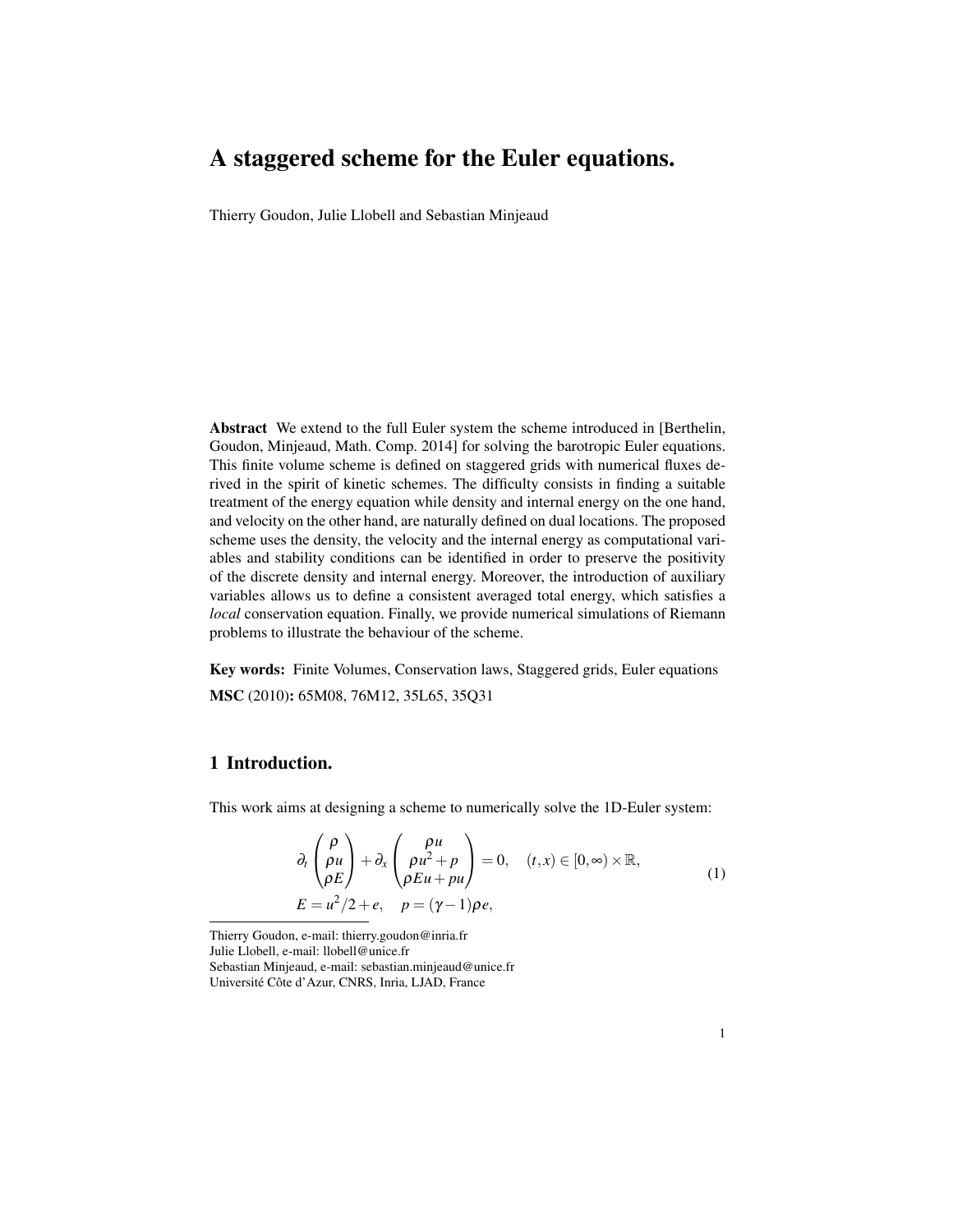where  $\rho$ ,  $u$ ,  $E$  and  $p$  stand for the density, the velocity, the total energy and the pressure, respectively,  $u^2/2$  and *e* are the kinetic and internal energies, and  $\gamma > 1$  is the adiabatic exponent.

We wish to extend to (1) the scheme designed in [1] for the barotropic Euler equations. This scheme works on staggered grids – meaning that densities and velocities are not collocated – and this raises a difficulty for the Euler system as the definition of the total energy mixes quantities, namely the velocity and the internal energy, naturally defined on different grids. To address this issue, it is convenient to work with the internal energy, namely

$$
\partial_t(\rho e) + \partial_x(\rho e u) = -p \partial_x u,\tag{2}
$$

replaces the evolution equation for  $\rho E$ , since discrete densities, pressures, and internal energies are natural stored at the same locations. This formulation has also the advantage of making more direct the analysis of the positivity of *e*. Unfortunately, as it is well-known, this non conservative formulation is not equivalent to (1) when the solution presents discontinuities. We shall follow the approach discussed in [2] by introducing in (2) correction terms accounting for the kinetic energy balance. Then, the scheme introduced in [2] can be shown: a) to be consistent with (a weak form of) the total energy equation as the space step  $\delta x$  goes to zero and b) to conserve the *global* discrete total energy. Our purpose is two-fold. First of all, we shall adapt the scheme of [1] for dealing with (1). Second of all, we shall introduce auxiliary variables, which allows us to define a suitable averaged total energy satisfying a *local* conservation equation. Finally we provide some numerical simulations in Section 4.

#### 2 Staggered scheme and stability conditions.

Let  $(x_j)_j$  be a subdivision of the 1D computational domain and denote by  $\delta x_{j+\frac{1}{2}} =$  $x_{j+1} - x_j$  the size of the cells. The cells centers,  $x_{j+\frac{1}{2}} = (x_j + x_{j+1})/2$ , define the dual mesh and we set  $\delta x_j = (\delta x_{j-\frac{1}{2}} + \delta x_{j+\frac{1}{2}})/2$ . The discrete densities  $\rho_{j+\frac{1}{2}}$  and the internal energy  $e_{j+\frac{1}{2}}$  are stored at the centers  $x_{j+\frac{1}{2}}$  whereas the velocities  $u_j$  are located at the edges  $x_j$ . The time dicretization is explicit and we use the convention that, with *q* the evaluation of a certain quantity at time *t*,  $\overline{q}$  stands for its update at time  $t + \delta t$ .

The density  $\rho_{j+\frac{1}{2}}$  is updated using the following discrete mass balance equation:

$$
\frac{\overline{\rho}_{j+\frac{1}{2}}-\rho_{j+\frac{1}{2}}}{\delta t}+\frac{\mathscr{F}_{j+1}-\mathscr{F}_{j}}{\delta x_{j+\frac{1}{2}}}=0.
$$

The mass fluxes are defined by  $\mathscr{F}_j = \mathscr{F}_j^+ + \mathscr{F}_j^-$  with  $\mathscr{F}_j^+ = \mathscr{F}^+ (\rho_{j-\frac{1}{2}}, e_{j-\frac{1}{2}}, u_j)$ and  $\mathscr{F}_j^- = \mathscr{F}^-(\rho_{j+\frac{1}{2}}, e_{j+\frac{1}{2}}, u_j)$ . The definition of  $\mathscr{F}^\pm$  is extracted from [1]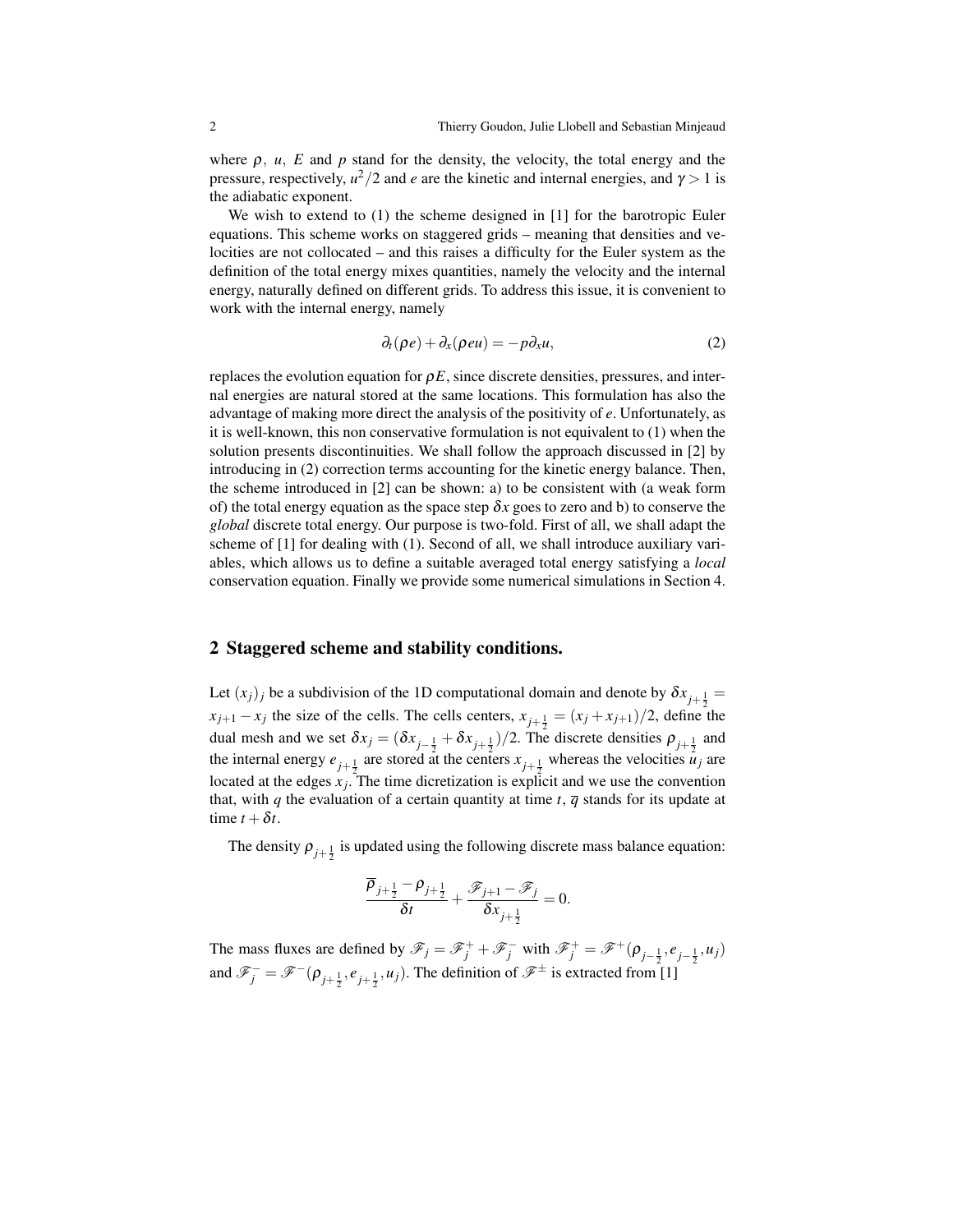$$
\mathscr{F}^+(\rho,e,u) = \begin{cases} 0 & \text{if } u \leq -c(e), \\ \frac{\rho(u+c(e))^2}{4c(e)} & \text{if } |u| < c(e), \\ \rho u & \text{if } u > c(e), \end{cases} \text{ and } \mathscr{F}^-(\rho,e,u) = -\mathscr{F}^+(\rho,e,-u),
$$

where  $c(e) = \sqrt{(\gamma - 1)\gamma e}$  is the speed of sound. In the sequel – except in the numerical tests – we do not use this explicit definition, but only the following two properties:  $\forall u \in \mathbb{R}, \forall \rho \geq 0,$ 

$$
0 \leqslant \mathscr{F}^+(\rho,e,u) \leqslant \rho[\lambda_+(e,u)]^+ \quad \text{and} \quad -\rho[\lambda_-(e,u)]^- \leqslant \mathscr{F}^-(\rho,e,u) \leqslant 0, \quad (3)
$$

where  $\lambda_{\pm}(e, u) = u \pm c(e)$  and  $[z]^{\pm} = \frac{1}{2}(|z| \pm z)$ .

The velocity  $u_j$  is then updated using the following discrete momentum balance equation:

$$
\frac{\overline{\rho}_j \overline{u}_j - \rho_j u_j}{\delta t} + \frac{\mathscr{G}_{j+\frac{1}{2}} - \mathscr{G}_{j-\frac{1}{2}}}{\delta x_j} + \frac{\Pi_{j+\frac{1}{2}} - \Pi_{j-\frac{1}{2}}}{\delta x_j} = 0.
$$
 (4)

The momentum flux  $\mathscr{G}_{j+\frac{1}{2}}$  and the pressure  $\Pi_{j+\frac{1}{2}}$  are defined by:

$$
\mathcal{G}_{j+\frac{1}{2}} = u_j \mathcal{F}_{j+\frac{1}{2}}^+ + u_{j+1} \mathcal{F}_{j+\frac{1}{2}}^- \quad \text{and} \quad \Pi_{j+\frac{1}{2}} = (\gamma - 1)\rho_{j+\frac{1}{2}}e_{j+\frac{1}{2}}
$$

The quantities  $\rho_j$  and  $\mathscr{F}_{j+\frac{1}{2}}^{\pm}$  are expressed as mean values of  $\rho_{j-\frac{1}{2}}, \rho_{j+\frac{1}{2}}$  and  $\mathscr{F}_j^{\pm}$ ,  $\mathscr{F}_{j+1}^\pm$ :

$$
\rho_j = \frac{\delta x_{j+\frac{1}{2}} \rho_{j+\frac{1}{2}} + \delta x_{j-\frac{1}{2}} \rho_{j-\frac{1}{2}}}{2 \delta x_j} \quad \text{and} \quad \mathscr{F}_{j+\frac{1}{2}}^{\pm} = \frac{\mathscr{F}_{j+1}^{\pm} + \mathscr{F}_{j}^{\pm}}{2}.
$$
 (5)

Finally, the internal energy  $e_{j+\frac{1}{2}}$  is updated using the following discrete equation:

$$
\frac{\overline{\rho}_{j+\frac{1}{2}}\overline{e}_{j+\frac{1}{2}}-\rho_{j+\frac{1}{2}}e_{j+\frac{1}{2}}}{\delta t}+\frac{\mathscr{E}_{j+1}-\mathscr{E}_{j}}{\delta x_{j+\frac{1}{2}}}+\Pi_{j+\frac{1}{2}}\frac{\overline{u}_{j+1}-\overline{u}_{j}}{\delta x_{j+\frac{1}{2}}}=\mathscr{R}_{j+\frac{1}{2}}.\tag{6}
$$

The internal energy flux  $\mathcal{E}_j$  is given by  $\mathcal{E}_j = e_{j-\frac{1}{2}} \mathcal{F}_j^+ + e_{j+\frac{1}{2}} \mathcal{F}_j^-$ . According to [2], the rhs  $\mathcal{R}_{j+\frac{1}{2}}$  is designed to account for the source terms that appear in the discrete kinetic energy balance and that do not vanish when  $\delta x$  goes to zero. To be more specific, the kinetic energy balance is obtained by multiplying (4) by  $\overline{u}_j$ ; we find, see [1, 2]:

$$
\frac{1}{2}\frac{\overline{\rho}_j\overline{u}_j^2-\rho_ju_j^2}{\delta t}+\frac{\mathcal{H}_{j+\frac{1}{2}}-\mathcal{H}_{j-\frac{1}{2}}}{\delta x_j}+\frac{\Pi_{j+\frac{1}{2}}-\Pi_{j-\frac{1}{2}}}{\delta x_j}\overline{u}_j=-R_j,
$$

where the kinetic energy flux is given by  $\mathscr{H}_{j+\frac{1}{2}} = \left(\frac{1}{2}u_j^2\right)\mathscr{F}_{j+\frac{1}{2}}^+ + \left(\frac{1}{2}u_{j+1}^2\right)\mathscr{F}_{j+\frac{1}{2}}^$ and

.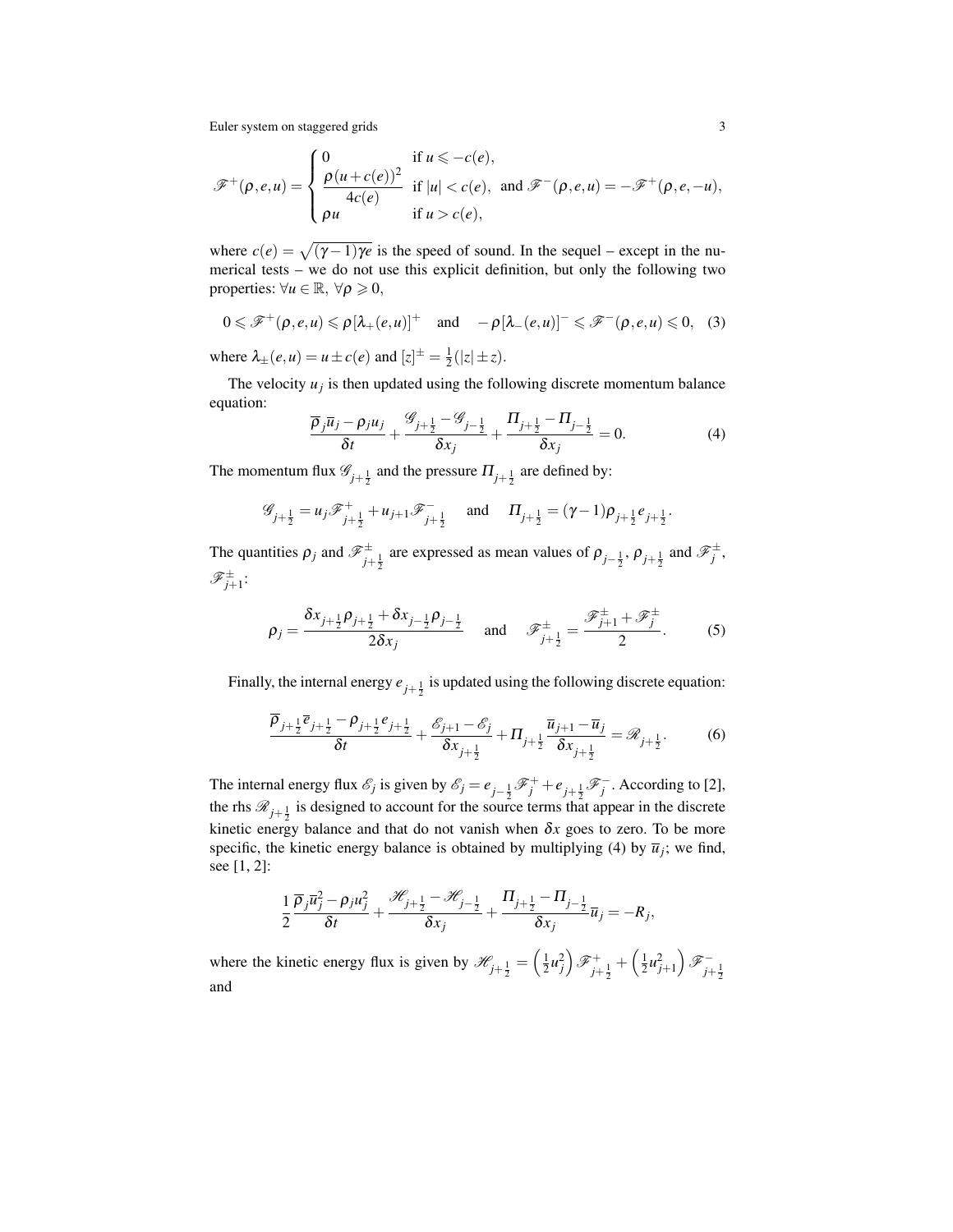4 Thierry Goudon, Julie Llobell and Sebastian Minjeaud

$$
R_{j} = \frac{1}{2\delta t} \overline{\rho}_{j} (\overline{u}_{j} - u_{j})^{2} + \frac{1}{\delta x_{j}} \left( \frac{(u_{j} - u_{j-1})^{2}}{2} \mathcal{F}_{j-\frac{1}{2}}^{+} - \frac{(u_{j+1} - u_{j})^{2}}{2} \mathcal{F}_{j+\frac{1}{2}}^{-} \right) + \frac{1}{\delta x_{j}} (\overline{u}_{j} - u_{j})(u_{j} - u_{j-1}) \mathcal{F}_{j-\frac{1}{2}}^{+} + \frac{1}{\delta x_{j}} (\overline{u}_{j} - u_{j})(u_{j+1} - u_{j}) \mathcal{F}_{j+\frac{1}{2}}^{-}.
$$

Therefore, it is quite natural to set  $\mathcal{R}_{j+\frac{1}{2}} = (R_{j+1} + R_j)/2$ .

The scheme presented above is close to the 1D version of the scheme presented in [3] but the two schemes differs by two points. Firstly, the mass fluxes in [3] are upwinded with respect to the material velocity (in other words, it corresponds to the choice  $\mathscr{F}^{\pm}(\rho, e, u) = \pm \rho[u]^{\pm}$ ). Secondly, the time steppings are different: even if both schemes are explicit, the variables are not updated in the same order. We solve the discrete equations in the following way:  $\rho \rightarrow u \rightarrow e$  whereas [3] proceeds with  $\rho \to e \to u$ . In particular, here the corrective term  $\mathcal{R}_{j+\frac{1}{2}}$  does not need any time shift since the updated velocity  $\overline{u}$  is known when solving (6).

We now turn to the study of the stability conditions which ensure the positivity of the density and the internal energy.

**Proposition 1.** Assuming that  $e_{j+\frac{1}{2}} \geq 0$ ,  $\rho_{j+\frac{1}{2}} \geq 0$ ,  $\forall j$  and the following CFL-like *conditions hold for all j*

$$
\frac{\delta t}{\delta x_{j+\frac{1}{2}}} \left( [u_{j+1}]^+ + c(e_{j+\frac{1}{2}}) + [u_j]^- + c(e_{j+\frac{1}{2}}) \right) \leq \frac{1}{\gamma},\tag{7}
$$

$$
\frac{\delta t}{\delta x_{j+\frac{1}{2}}}c(e_{j+\frac{1}{2}}) \leqslant \frac{\gamma-1}{2}\frac{\delta x_{j+\frac{1}{2}}}{\delta x_{j+i}}, \quad \forall i \in \{0,1\},\tag{8}
$$

*then*  $\overline{e}_{j+\frac{1}{2}} \ge 0$  *and*  $\overline{\rho}_{j+\frac{1}{2}} \ge 0$ .

*Proof.* We assume that  $e_{j+\frac{1}{2}} \ge 0$ ,  $\rho_{j+\frac{1}{2}} \ge 0$  and that (7) and (8) holds for all *j*.

*Positivity of the density:* As proved in [1], the positivity of  $\overline{\rho}_{j+\frac{1}{2}}$  comes from the inequality

$$
\frac{\delta t}{\delta x_{j+\frac{1}{2}}} \left( [\lambda_+(e_{j+\frac{1}{2}},u_{j+1})]^+ + [\lambda_-(e_{j+\frac{1}{2}},u_j)]^- \right) \leqslant 1.
$$

This latter is directly implied by (7) since  $\gamma > 1$  and  $[\lambda_{\pm}(e, u)]^{\pm} \leq u^{\pm} + c(e)$ .

*Positivity of the internal energy:* We start by rewriting the terms  $(-1)^{i} \Pi_{j+\frac{1}{2}} \overline{u}_{j+i}, i \in$  $\{0,1\}$  involved in (6) by making the discrete time derivative  $(\overline{u}_{i+i} - u_{i+i})$  appear. Then, we make use of the Young inequality as follows:

$$
\begin{split} & (-1)^{i} \Pi_{j+\frac{1}{2}} \overline{u}_{j+i} = (-1)^{i} (\gamma - 1) \left( \rho_{j+\frac{1}{2}} e_{j+\frac{1}{2}} (\overline{u}_{j+i} - u_{j+i}) + \rho_{j+\frac{1}{2}} e_{j+\frac{1}{2}} u_{j+i} \right) \\ &\geq -\rho_{j+\frac{1}{2}} \left( \frac{c(e_{j+\frac{1}{2}})}{4\gamma} (\overline{u}_{j+i} - u_{j+i})^{2} + (\gamma - 1) e_{j+\frac{1}{2}} \left( c(e_{j+\frac{1}{2}}) - (-1)^{i} u_{j+i} \right) \right). \end{split}
$$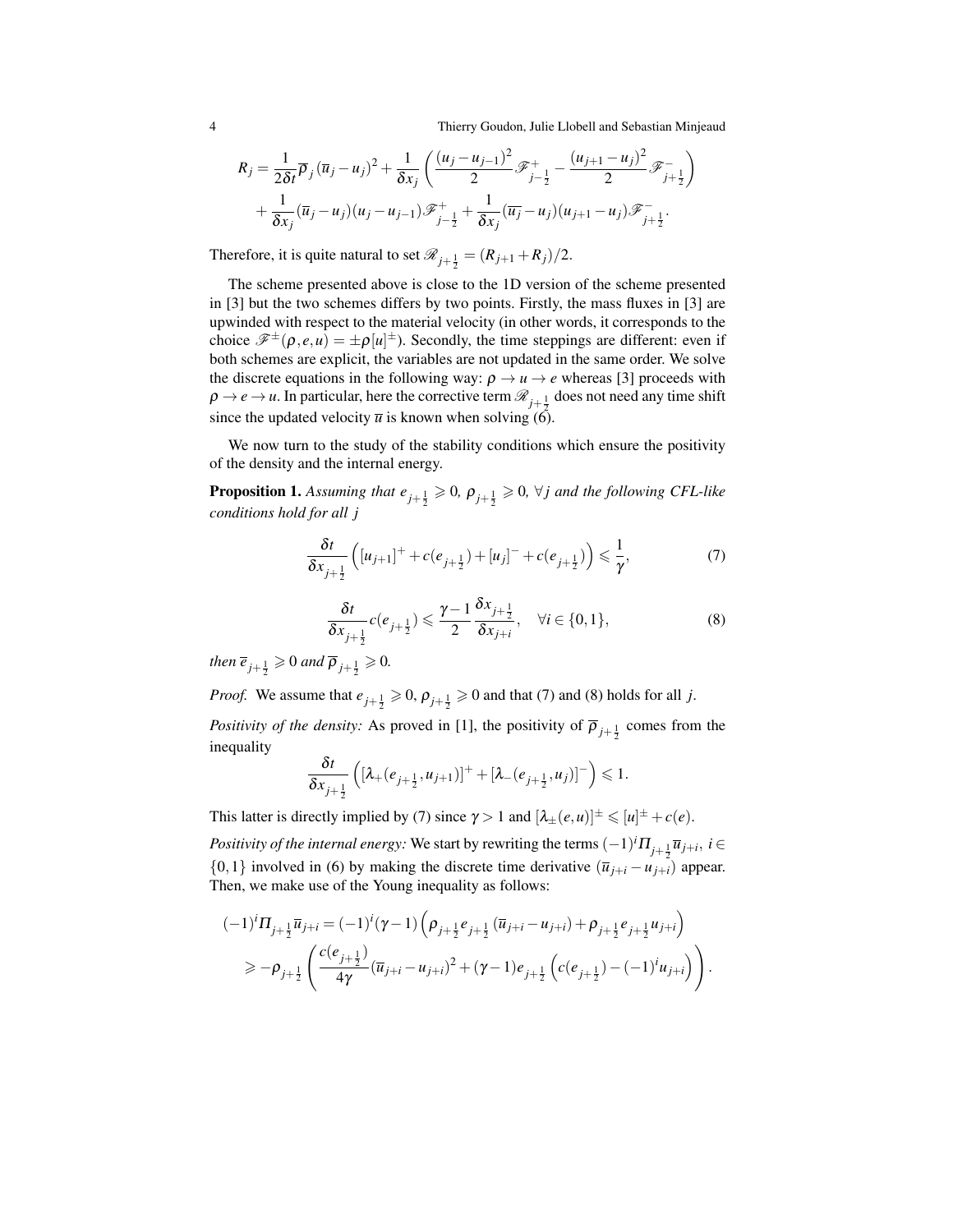Next, we write  $\overline{\rho}_{j+\frac{1}{2}}\overline{e}_{j+\frac{1}{2}} \geqslant T_0 + T_1^0 + T_1^1$  where:

$$
T_0 = \rho_{j+\frac{1}{2}} e_{j+\frac{1}{2}} \left( 1 - \frac{\delta t}{\delta x_{j+\frac{1}{2}}} (\gamma - 1) (2c(e_{j+\frac{1}{2}}) + u_j - u_{j+1}) \right) - \delta t \frac{\mathscr{E}_{j+1} - \mathscr{E}_j}{\delta x_{j+\frac{1}{2}}},
$$
  
\n
$$
T_1^i = \frac{\delta t}{2} R_{j+i} - \frac{\delta t}{\delta x_{j+\frac{1}{2}}} \frac{c(e_{j+\frac{1}{2}})}{4\gamma} \rho_{j+\frac{1}{2}} (\overline{u}_{j+i} - u_{j+i})^2.
$$

Thus, to guarantee that  $\overline{e}_{j+\frac{1}{2}}$  is non negative it is sufficient to ensure that these three terms are non negative. This holds under the assumptions (7) and (8).

Indeed, using the definition of the flux  $\mathcal{E}_j$  and owing to (3), we obtain

$$
T_0 \ge \rho_{j+\frac{1}{2}} e_{j+\frac{1}{2}} \left( 1 - \frac{\delta t}{\delta x_{j+\frac{1}{2}}} (\gamma - 1) [u_j]^+ + c(e_{j+\frac{1}{2}}) + [u_{j+1}]^- + c(e_{j+\frac{1}{2}}) \right)
$$
  

$$
- \frac{\delta t}{\delta x_{j+\frac{1}{2}}} \rho_{j+\frac{1}{2}} e_{j+\frac{1}{2}} \left( [\lambda_+(e_{j+\frac{1}{2}}, u_{j+1})]^+ + [\lambda_-(e_{j+\frac{1}{2}}, u_j)]^- \right)
$$

where, due to (7), the rhs is non negative since  $[\lambda_{\pm}(e, u)]^{\pm} \leq |u|^{\pm} + c(e)$ .

Next, we turn to  $T_1^i$ . Using twice the Young inequality and bearing in mind the definition of  $\overline{\rho}_j$ , we observe that

$$
\frac{\delta t}{2}R_{j+i}\geq \frac{1}{4}(\overline{u}_{j+i}-u_{j+i})^2\left(\rho_{j+i}-\frac{\delta t}{\delta x_{j+i}}(\mathcal{F}_{j+i+\frac{1}{2}}^+-\mathcal{F}_{j+i-\frac{1}{2}}^-\right).
$$

Hence, we have

$$
\mathbf{T}_1^i \geq \frac{1}{4} (\overline{u}_{j+i} - u_{j+i})^2 \left( \rho_{j+i} - \frac{\delta t}{\delta x_{j+i}} (\mathcal{F}_{j+i+\frac{1}{2}}^+ - \mathcal{F}_{j+i-\frac{1}{2}}^-) - \delta t \frac{\rho_{j+\frac{1}{2}}c(e_{j+\frac{1}{2}})}{\gamma \delta x_{j+\frac{1}{2}}} \right).
$$

Coming back to (5), we can write  $T_1^i \geq \frac{1}{4} (\overline{u}_{j+i} - u_{j+i})^2 (T_2^{i,0} + T_2^{i,1})$  where, for  $k \in \{0, 1\},\$ 

$$
\mathbf{T}_2^{i,k} = \frac{\delta x_{j+i+k-\frac{1}{2}}}{2\delta x_{j+i}} \rho_{j+i+k-\frac{1}{2}} - \delta t \frac{\mathcal{F}_{j+i+k}^+ - \mathcal{F}_{j+i+k-1}^-}{2\delta x_{j+i}} - \delta t \frac{\rho_{j+i+k-\frac{1}{2}}c(e_{j+\frac{1}{2}})}{\gamma \delta x_{j+i+k-\frac{1}{2}}}.
$$

Note that a non negative term has been added to obtain a symmetric formulation in the above inequality. Due to  $(3)$  and  $(7)$  we get

$$
\mathscr{F}_{j+i+k}^+ - \mathscr{F}_{j+i+k-1}^- \leq \frac{\delta x_{j+i+k-\frac{1}{2}}}{\gamma \delta t} \rho_{j+i+k-\frac{1}{2}},
$$

and this allows us to write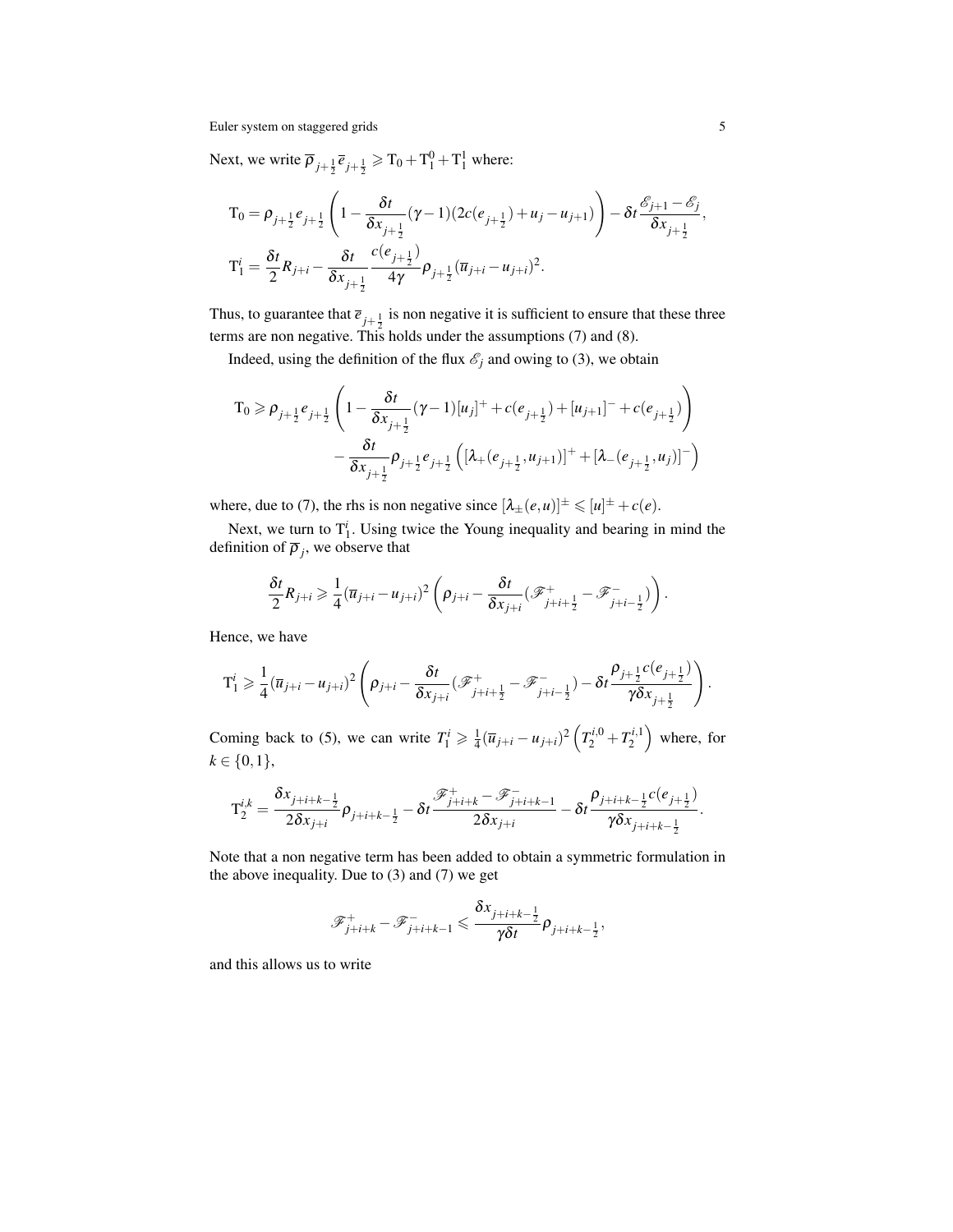6 Thierry Goudon, Julie Llobell and Sebastian Minjeaud

.

$$
\mathbf{T}_2^{i,k} \geqslant \rho_{j+i+k-\frac{1}{2}}\left(\frac{\delta x_{j+i+k-\frac{1}{2}}}{2\delta x_{j+i}}\frac{\gamma-1}{\gamma}-\frac{\delta t}{\delta x_{j+i+k-\frac{1}{2}}}\frac{c(e_{j+\frac{1}{2}})}{\gamma}\right)
$$

We conclude by observing that this term is non negative by virtue of  $(8)$ .

### 3 A conservation equation on a cell averaged total energy.

We start by introducing auxiliary variables  $\rho_j$ ,  $e_j$  and  $u_{j+\frac{1}{2}}$  stored at the dual locations with respect to the numerical unknowns  $\rho_{j+\frac{1}{2}}$ ,  $e_{j+\frac{1}{2}}$  and  $u_j$  actually used within the scheme. The quantity  $\rho_j$  has already been defined in (5) and it satisfies

$$
\frac{\overline{\rho}_j - \rho_j}{\delta t} + \frac{\mathscr{F}_{j+\frac{1}{2}} - \mathscr{F}_{j-\frac{1}{2}}}{\delta x_j} = 0,
$$

where we have set  $\mathscr{F}_{j+\frac{1}{2}} = \mathscr{F}_{j+\frac{1}{2}}^+ + \mathscr{F}_{j+\frac{1}{2}}^-$ . Denoting  $\mathscr{G}_j = u_{j-\frac{1}{2}} \mathscr{F}_j^+ + u_{j+\frac{1}{2}} \mathscr{F}_j^-$  and  $\Pi_j = (\gamma - 1)\rho_j e_j$ , we can define an updated velocity  $\overline{u}_{j+\frac{1}{2}}$  at the cell centers using the following discrete momentum equation:

$$
\frac{\overline{\rho}_{j+\frac{1}{2}}\overline{u}_{j+\frac{1}{2}}-\rho_{j+\frac{1}{2}}u_{j+\frac{1}{2}}}{\delta t}+\frac{\mathscr{G}_{j+1}-\mathscr{G}_{j}}{\delta x_{j+\frac{1}{2}}}+\frac{\Pi_{j+1}-\Pi_{j}}{\delta x_{j+\frac{1}{2}}}=0.
$$

Finally, denoting  $\mathscr{E}_{j+\frac{1}{2}} = e_j \mathscr{F}_{j+\frac{1}{2}}^+ + e_{j+1} \mathscr{F}_{j+\frac{1}{2}}^-$ , we define an internal energy  $e_j$  at cell edges with the following equation

$$
\frac{\overline{\rho}_j \overline{e}_j - \rho_j e_j}{\delta t} + \frac{\mathscr{E}_{j+\frac{1}{2}} - \mathscr{E}_{j-\frac{1}{2}}}{\delta x_j} + \Pi_j \frac{\overline{u}_{j+\frac{1}{2}} - \overline{u}_{j-\frac{1}{2}}}{\delta x_j} = \frac{\delta x_{j+\frac{1}{2}} R_{j+\frac{1}{2}} + \delta x_{j-\frac{1}{2}} R_{j-\frac{1}{2}}}{2 \delta x_j},
$$

where

$$
R_{j+\frac{1}{2}} = \frac{\overline{\rho}_{j+\frac{1}{2}}}{2\delta t} \left( \overline{u}_{j+\frac{1}{2}} - u_{j+\frac{1}{2}} \right)^2 + \frac{(u_{j+\frac{1}{2}} - u_{j-\frac{1}{2}})^2}{2\delta x_{j+\frac{1}{2}}} \mathcal{F}_{j-1}^+ - \frac{(u_{j+3/2} - u_{j+\frac{1}{2}})^2}{2\delta x_{j+\frac{1}{2}}} \mathcal{F}_j^- + \frac{\overline{u}_{j+\frac{1}{2}} - u_{j+\frac{1}{2}}}{\delta x_{j+\frac{1}{2}}} \left( (u_{j+\frac{1}{2}} - u_{j-\frac{1}{2}}) \mathcal{F}_{j-1}^+ + (u_{j+3/2} - u_{j+\frac{1}{2}}) \mathcal{F}_j^- \right).
$$

A complete set of variables is now available at both cell centers and edges. It allows us to naturally define the total energies  $E_{j+\frac{1}{2}} = e_{j+\frac{1}{2}} + u_j^2$  $\frac{2}{j+\frac{1}{2}}/2$  and  $E_j = e_j + u_j^2/2$ .

With these auxiliary variables at hand, we can now introduce an average of the discrete total energy on the mesh cells as follows: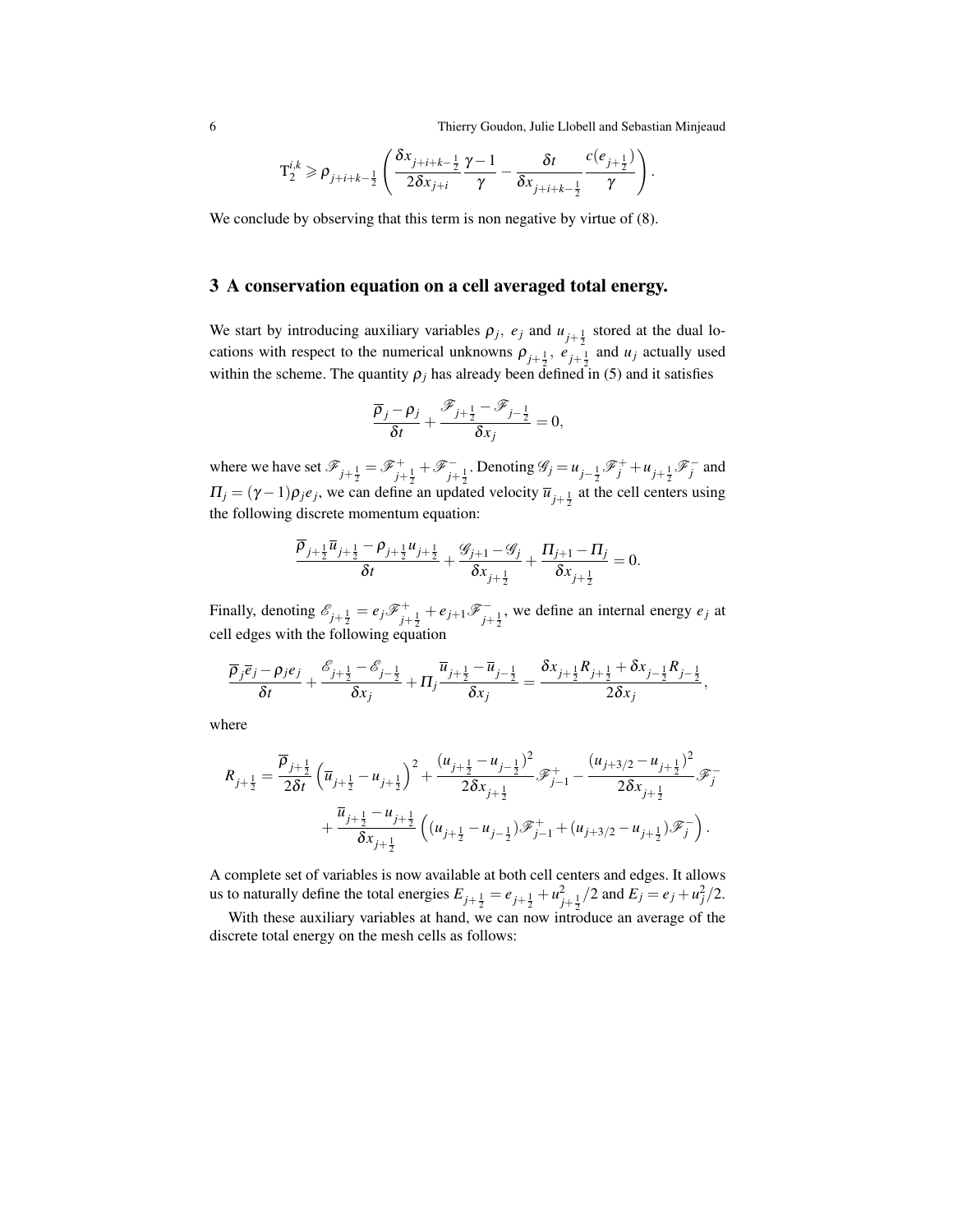$$
\mathscr{Q}_{j+\frac{1}{2}} = \frac{1}{4\delta x_{j+\frac{1}{2}}} \left( \delta x_{j+1} \rho_{j+1} E_{j+1} + 2 \delta x_{j+\frac{1}{2}} \rho_{j+\frac{1}{2}} E_{j+\frac{1}{2}} + \delta x_j \rho_j E_j \right).
$$

This quantity – like its counterpart similarly defined on the dual cells – satisfies a conservation equation.

**Theorem 1.** The averaged total energy  $\mathscr{Q}_{j+\frac{1}{2}}$  satisfies the conservation equation:

$$
\frac{\overline{\mathscr{Q}}_{j+\frac{1}{2}}-\mathscr{Q}_{j+\frac{1}{2}}}{\delta t}+\frac{\mathscr{T}_{j+1}-\mathscr{T}_{j}}{\delta x_{j+\frac{1}{2}}}+\frac{(\Pi\ast\overline{u})_{j+1}-(\Pi\ast\overline{u})_{j}}{\delta x_{j+\frac{1}{2}}}=0.
$$

*where we use the notation*  $(s*t)_j = \frac{1}{4}$ 4  $((s_{j+\frac{1}{2}}+s_{j-\frac{1}{2}})t_j+(t_{j+\frac{1}{2}}+t_{j-\frac{1}{2}})s_j)$  and with *the flux*

$$
\mathcal{J}_j = \frac{1}{4} \left( (\mathcal{E} + \mathcal{H})_{j+\frac{1}{2}} + 2(\mathcal{E} + \mathcal{H})_j + (\mathcal{E} + \mathcal{H})_{j-\frac{1}{2}} \right) \n- \frac{1}{4} \left( \frac{\delta x_{j+\frac{1}{2}} R_{j+\frac{1}{2}} - \delta x_{j-\frac{1}{2}} R_{j-\frac{1}{2}}}{2} - (\delta x_{j-\frac{1}{2}} - \delta x_j) R_j \right).
$$

*Proof.* The result simply comes from the two total energy balance that we sum up properly:

$$
\frac{\overline{\rho}_{j+\frac{1}{2}}\overline{E}_{j+\frac{1}{2}} - \rho_{j+\frac{1}{2}}E_{j+\frac{1}{2}}}{\delta t} + \frac{(\mathscr{E} + \mathscr{H})_{j+1} - (\mathscr{E} + \mathscr{H})_j}{\delta x_{j+\frac{1}{2}}} \n+ \frac{\Pi_{j+1} - \Pi_j}{\delta x_{j+\frac{1}{2}}} \overline{u}_{j+\frac{1}{2}} + \Pi_{j+\frac{1}{2}} \frac{\overline{u}_{j+1} - \overline{u}_j}{\delta x_{j+\frac{1}{2}}} = \frac{R_{j+1} + R_j}{2} - R_{j+\frac{1}{2}}
$$

and

$$
\frac{\overline{\rho}_{j}\overline{E}_{j} - \rho_{j}E_{j}}{\delta t} + \frac{(\mathscr{E} + \mathscr{H})_{j+\frac{1}{2}} - (\mathscr{E} + \mathscr{H})_{j-\frac{1}{2}}}{\delta x_{j}} + \frac{\Pi_{j+\frac{1}{2}} - \Pi_{j-\frac{1}{2}}}{\delta x_{j}} \overline{u}_{j} + \Pi_{j} \frac{\overline{u}_{j+\frac{1}{2}} - \overline{u}_{j-\frac{1}{2}}}{\delta x_{j}} = \frac{\delta x_{j+\frac{1}{2}}R_{j+\frac{1}{2}} + \delta x_{j-\frac{1}{2}}R_{j-\frac{1}{2}}}{2\delta x_{j}} - R_{j}.
$$

#### 4 Numerical simulations of Riemann problems.

We perform the numerical resolutions of some Riemann problems – see  $[4]$  – on the computational domain [0,1]. The number of grid points is equal to 1000 and the time step is given by  $\delta t = \frac{\delta x}{100}$ . We take  $\gamma = 1.4$ . The initial data  $\rho$ , *u*, *p* are piecewise constant functions with a discontinuity located at  $x_0 = 0.5$ , according to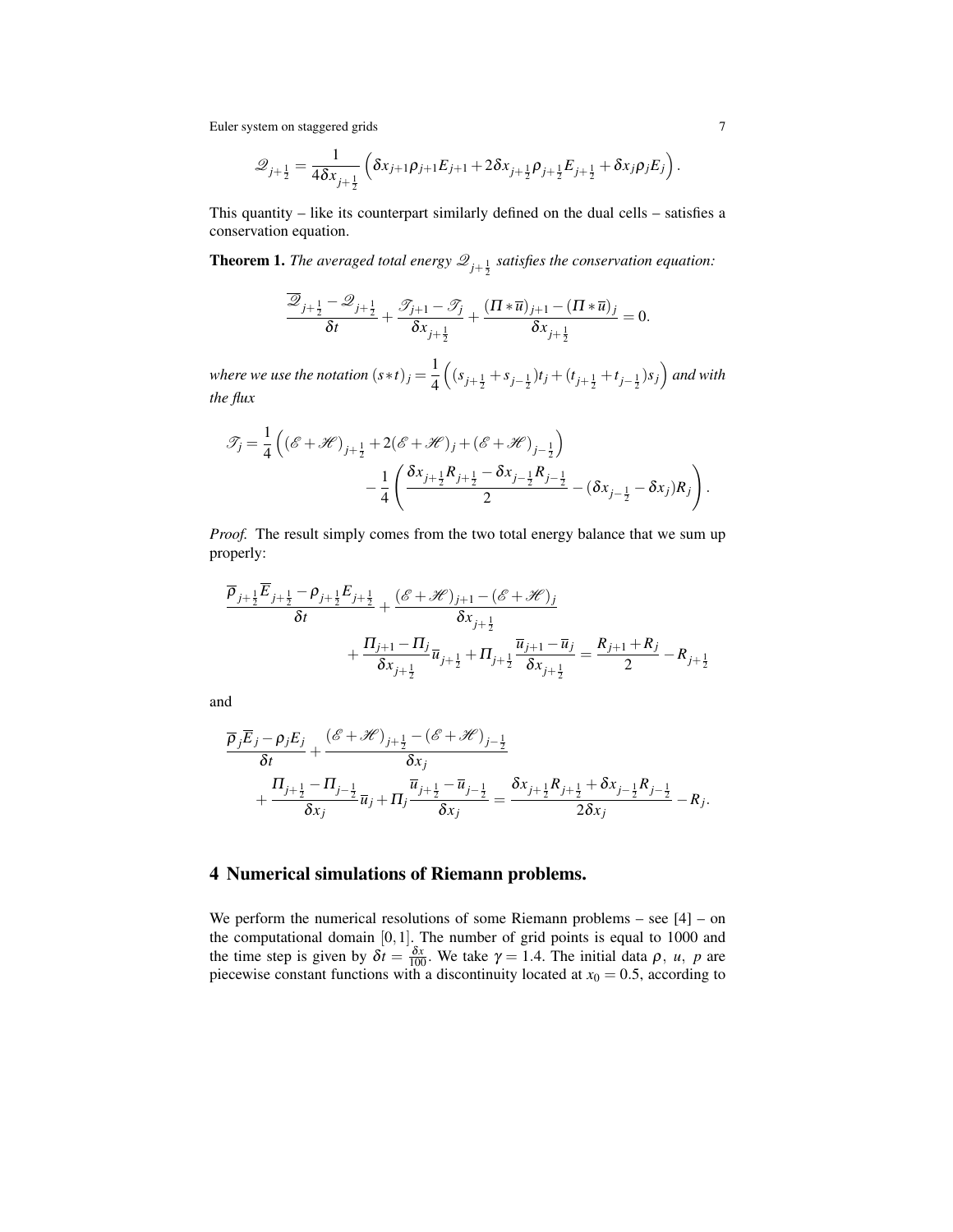the table below. In Figures 1, 2, and 3 we represent the pressure  $p_{j+\frac{1}{2}}$ , velocity  $u_j$ and internal energy  $e_{j+\frac{1}{2}}$  at the final time *T* (also given in the table below).

| Figure  | $\rho_l$ | $\rho_r$     | $u_1$        | $u_r$                                                  | $p_l$ | $p_r$          |       |
|---------|----------|--------------|--------------|--------------------------------------------------------|-------|----------------|-------|
| Fig 1   |          | 0.125        | $\theta$     |                                                        |       | 0 <sub>1</sub> | 0.025 |
| Fig 2   |          | $\mathbf{I}$ | $\mathbf{U}$ |                                                        | 1000  | 0.001          | 0.012 |
| Fig $3$ |          |              |              | 5.99924 5.99242 19.5975 -6.19633 460.894 46.0950 0.035 |       |                |       |

Test #1, the so-called Sod test problem, is a mild test whose solution consists of a left rarefaction, a contact disconinuity and a right shock. Test #2 is a more severe test problem whose solution contains a left rarefaction, a contact discontinuity and a right shock. Test #3 corresponds to the collision of two strong shocks and consists of a left facing shock (travelling very slowly to the right), a right travelling contact discontinuity and a right travelling shock wave.



Fig. 1 Sod test problem: pressure (left), velocity (middle), internal energy (right).



Fig. 2 Very severe test problem : pressure (left), velocity (middle), internal energy (right).



Fig. 3 Collision of two strong shocks: pressure (left), velocity (middle), internal energy (right).